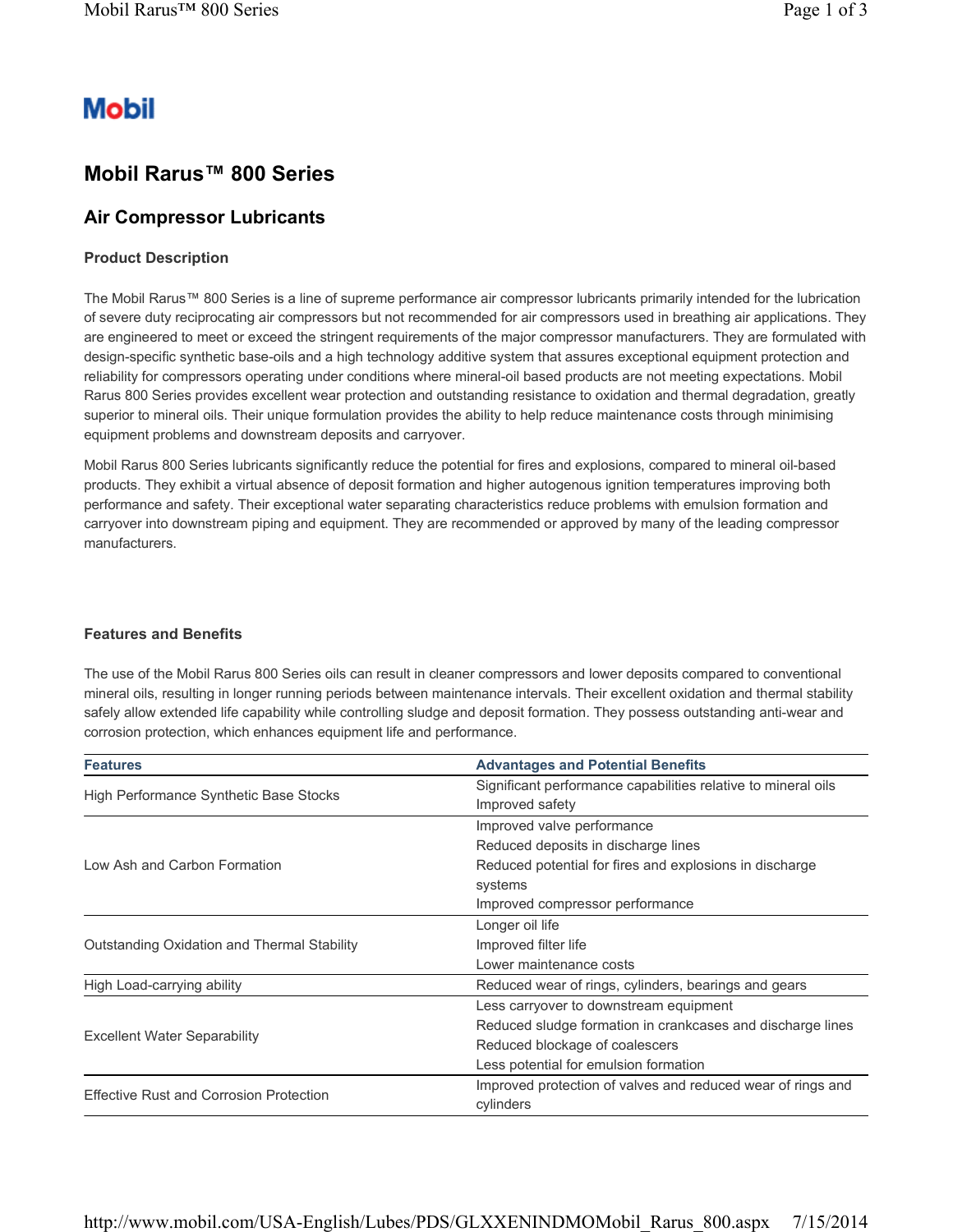#### **Applications**

The Mobil Rarus 800 Series oils are recommended for single and multistage air compressors, but are not recommended for air compressors used in breathing air applications. They are particularly effective for continuous high temperature operation with discharge temperatures up to 200ºC. They are suitable for reciprocating and rotary type machines with the lower viscosity grades mainly used in rotary compressors. Rarus 800 Series oils are recommended for units with a history of excess oil degradation, poor valve performance or deposit formation. They are compatible with all metals used in compressor construction and with mineral oil-based lubricants but admixture will detract from their performance capabilities. Mobil Rarus 800 Series oils are compatible with seals made from fluorinated hydrocarbon, silicone, fluorosilicone, polysulfide, Viton, Teflon, and high nitrile Buna N NBR (above 36% acrylonitrile) materials. Materials not recommended include low nitrile Bune N NBR (below 30% acrylonitrile), natural and butyl rubbers, Neoprene, polyacrylate, styrene/butadiene and chlorosulfonated polyethylene.

Oil resistant paints are not affected by Mobil Rarus 800 Series, but lacquer, varnish, pvc and acrylic paints are not recommended.

The following types of compressor applications have shown excellent performance with the Mobil Rarus 800 Series oils:

- All types of air compressors but specifically recommended for reciprocating air compressor
- Units operating under severe conditions
- Multistage units with a history of excessive oil degradation from mineral oil-based products
- They can be used for cylinder and crankcase lubrication
- Compressor systems with critical gears and bearings
- Compressors used in stationary and mobile applications

| <b>Mobil Rarus 800 Series</b>                      | 824   | 827   | 829  |
|----------------------------------------------------|-------|-------|------|
| <b>ISO Viscosity Grade</b>                         | 32    | 100   | 150  |
| Viscosity, ASTM D 445                              |       |       |      |
| cSt @ 40° C                                        | 29.5  | 107.5 | 158  |
| cSt @ 100° C                                       | 5.5   | 10.12 | 13.2 |
| Viscosity Index, ASTM D 2270                       | 127   | 66    | 70   |
| Total Acid Number, ASTM D 974, mgKOH/g             | 0.06  | 0.15  | 0.14 |
| Copper Strip Corrosion, ASTM D130, 3 h @ 121°<br>C | 1B    | 1B    | 1B   |
| Rust Characteristics Proc A, ASTM D 665            | Pass  | Pass  | Pass |
| Foam Seq I, ASTM D 892                             | 10/0  | 10/0  | 50/0 |
| Pour Point, ASTM D 97, °C                          | $-54$ | -36   | -40  |
| Flash Point, °C, ASTM D 92                         | 244   | 270   | 270  |

#### **Typical Properties**

#### **Health and Safety**

Based on available information, this product is not expected to produce adverse effects on health when used for the intended application and the recommendations provided in the Material Safety Data Sheet (MSDS) are followed. MSDS's are available upon request through your sales contract office, or via the Internet. This product should not be used for purposes other than its intended use. If disposing of used product, take care to protect the environment.